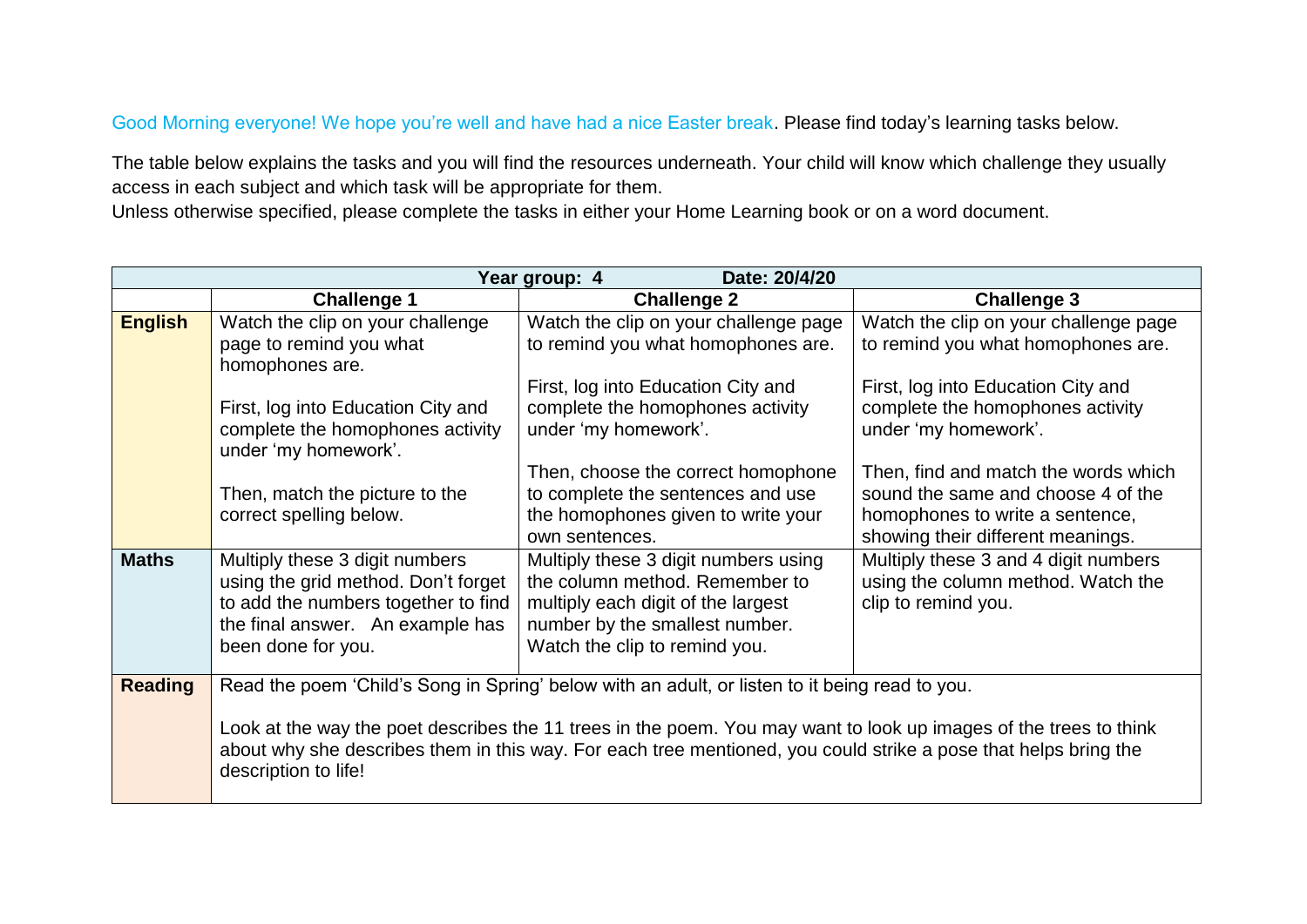| Topic | Today's subject focus is science. Watch this clip to remind you of the properties of solids, liquids and gases.<br>https://www.bbc.co.uk/bitesize/topics/zkgg87h/articles/zsgwwxs |  |
|-------|-----------------------------------------------------------------------------------------------------------------------------------------------------------------------------------|--|
|       | Go on a hunt to find some examples of solids, liquids and gases in your home! You could sort them into the table<br>below.                                                        |  |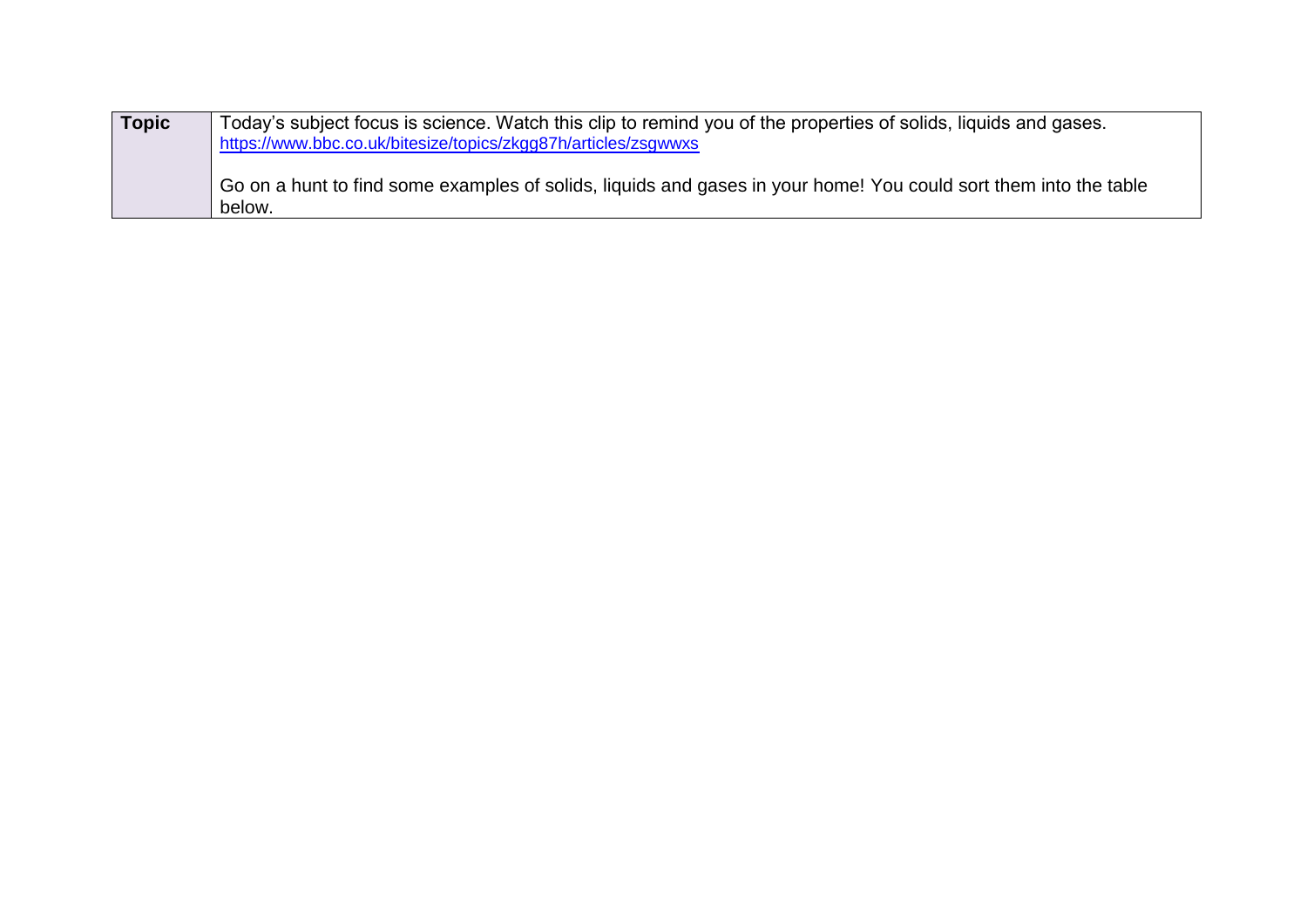## **English – Challenge 1**

Watch this clip to remind yourself what homophones are: [https://www.bbc.co.uk/teach/class](https://www.bbc.co.uk/teach/class-clips-video/english-ks2-wonderful-words-homophones/z732t39)[clips-video/english-ks2-wonderful-words-homophones/z732t39](https://www.bbc.co.uk/teach/class-clips-video/english-ks2-wonderful-words-homophones/z732t39)

Write the correct letter next to the correct spelling in the table. You will not use them all.

Homophones are words which sound the same but are spelt differently and have different meanings.

Match the pictures to the words.



| bare   | bear  | maid      | would |
|--------|-------|-----------|-------|
| wood   | grate | knight    | hare  |
| flower | stair | night     | bee   |
| sew    | be    | <b>SO</b> | flour |
| great  | hair  | made      | stare |

**Challenge:** Can you include some of these homophones in a sentence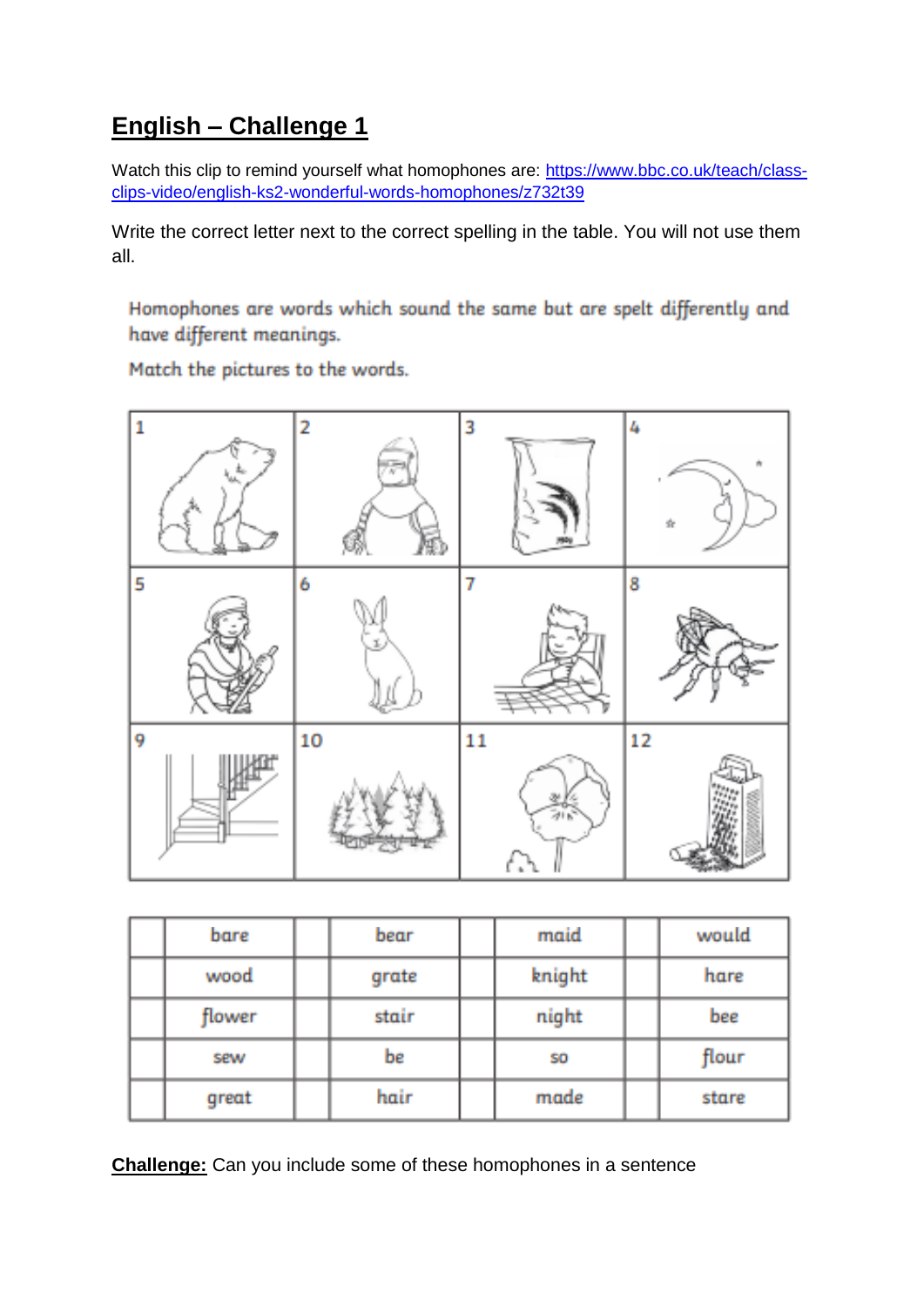## **English – Challenge 2**

Watch this clip to remind yourself what homophones are: [https://www.bbc.co.uk/teach/class](https://www.bbc.co.uk/teach/class-clips-video/english-ks2-wonderful-words-homophones/z732t39)[clips-video/english-ks2-wonderful-words-homophones/z732t39](https://www.bbc.co.uk/teach/class-clips-video/english-ks2-wonderful-words-homophones/z732t39)

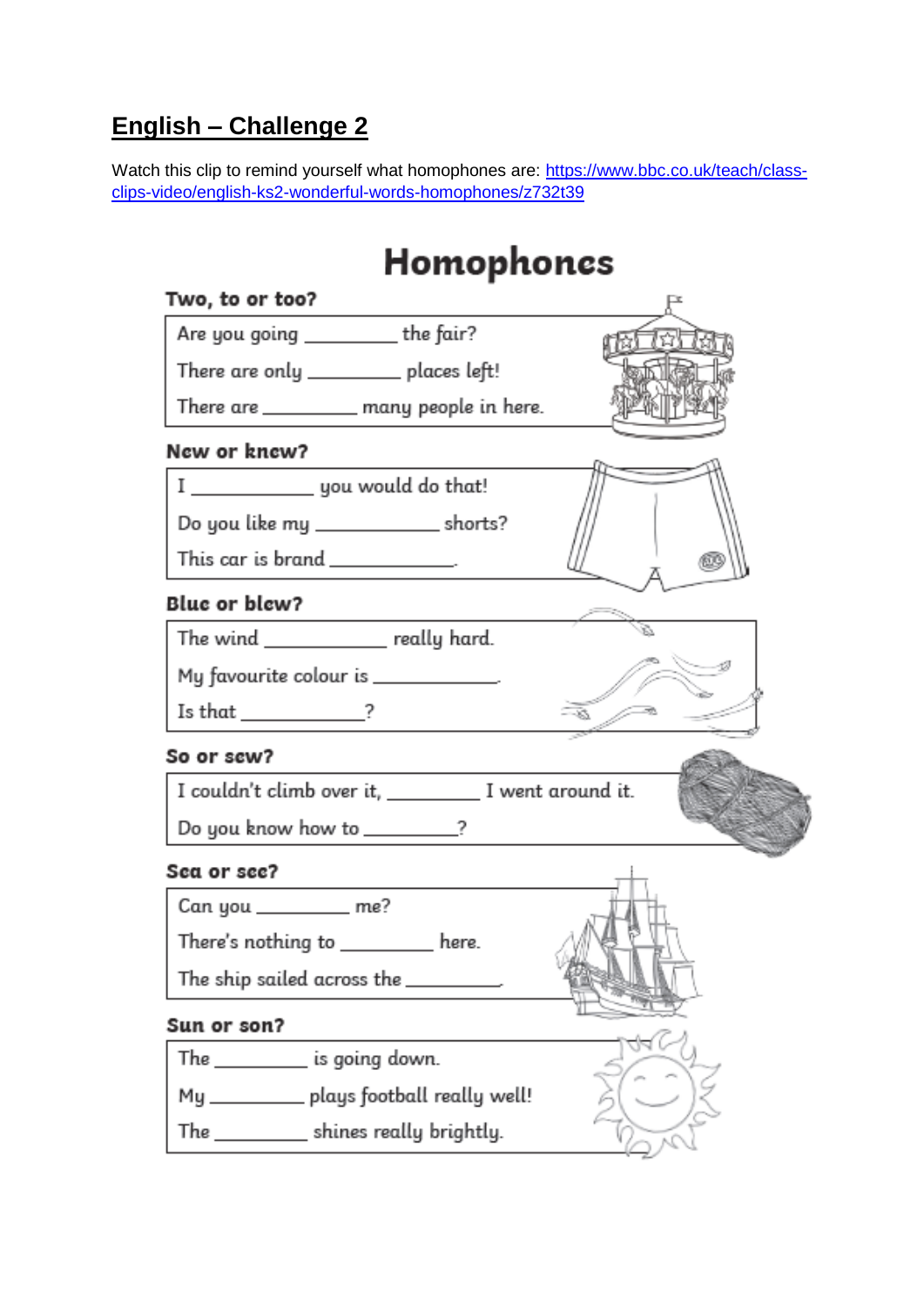## **English – Challenge 2 continued**

Choose some of the homophones below to write your own sentences.

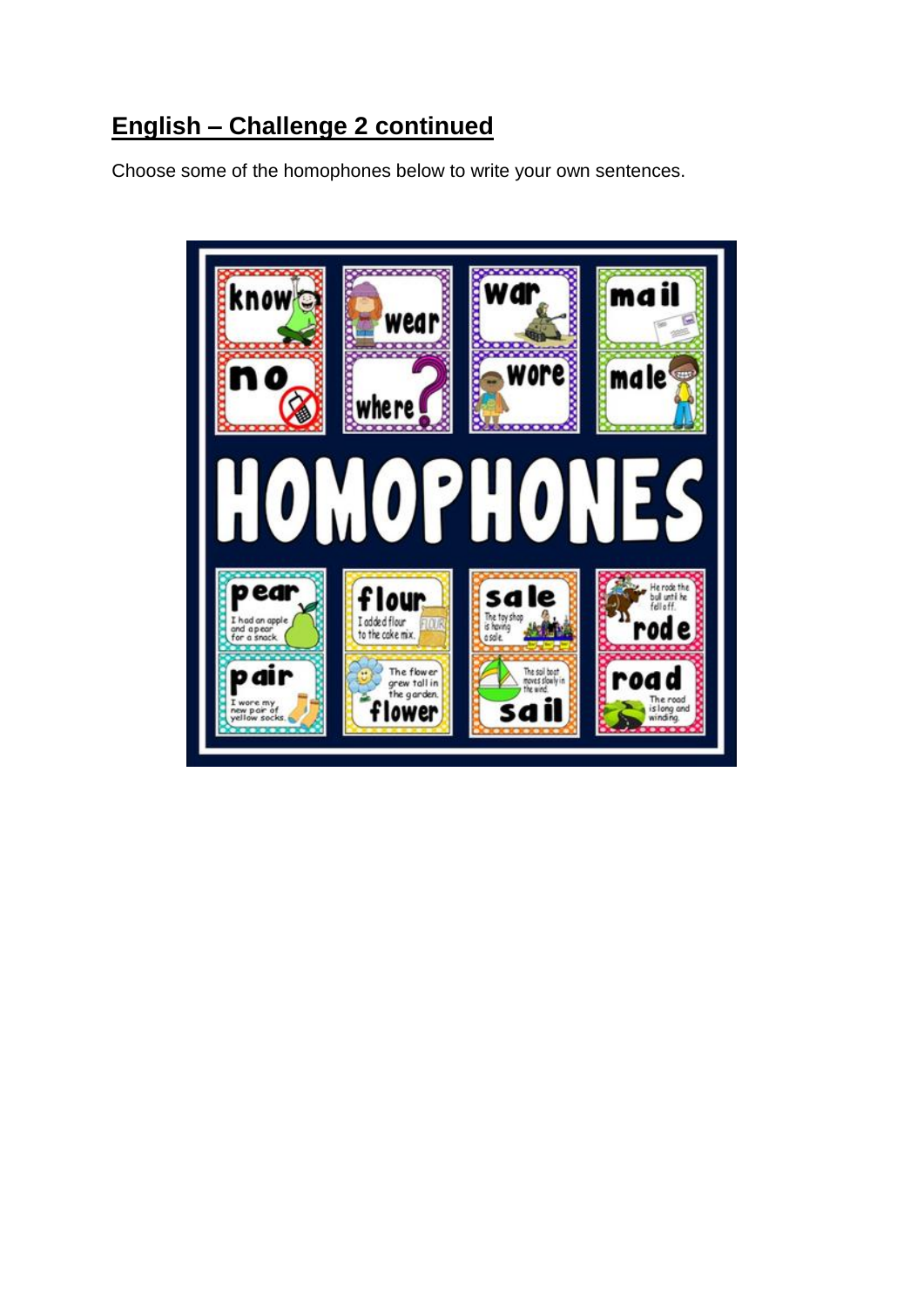## **English – Challenge 3**

Watch this clip to remind yourself what homophones are: [https://www.bbc.co.uk/teach/class](https://www.bbc.co.uk/teach/class-clips-video/english-ks2-wonderful-words-homophones/z732t39)[clips-video/english-ks2-wonderful-words-homophones/z732t39](https://www.bbc.co.uk/teach/class-clips-video/english-ks2-wonderful-words-homophones/z732t39)

## **Homophones and Near Homophones Match-Up Activity**

Match-up words from the grid that sound the same or similar, then write them down below. Tip: Not all homophones come in pairs.

| bawl    | whose   |
|---------|---------|
| grate   | he'll   |
| groan   | bury    |
| here    | meet    |
| break   | whether |
| heel    | great   |
| male    | plane   |
| main    | brake   |
| heal    | reign   |
| fair    | grown   |
| plain   | not     |
| scene   | mail    |
| berry   | seen    |
| knot    | ball    |
| weather | fare    |
| who's   | accept  |
| effect  | hear    |
| rain    | mane    |
| meat    | affect  |
| except  | rein    |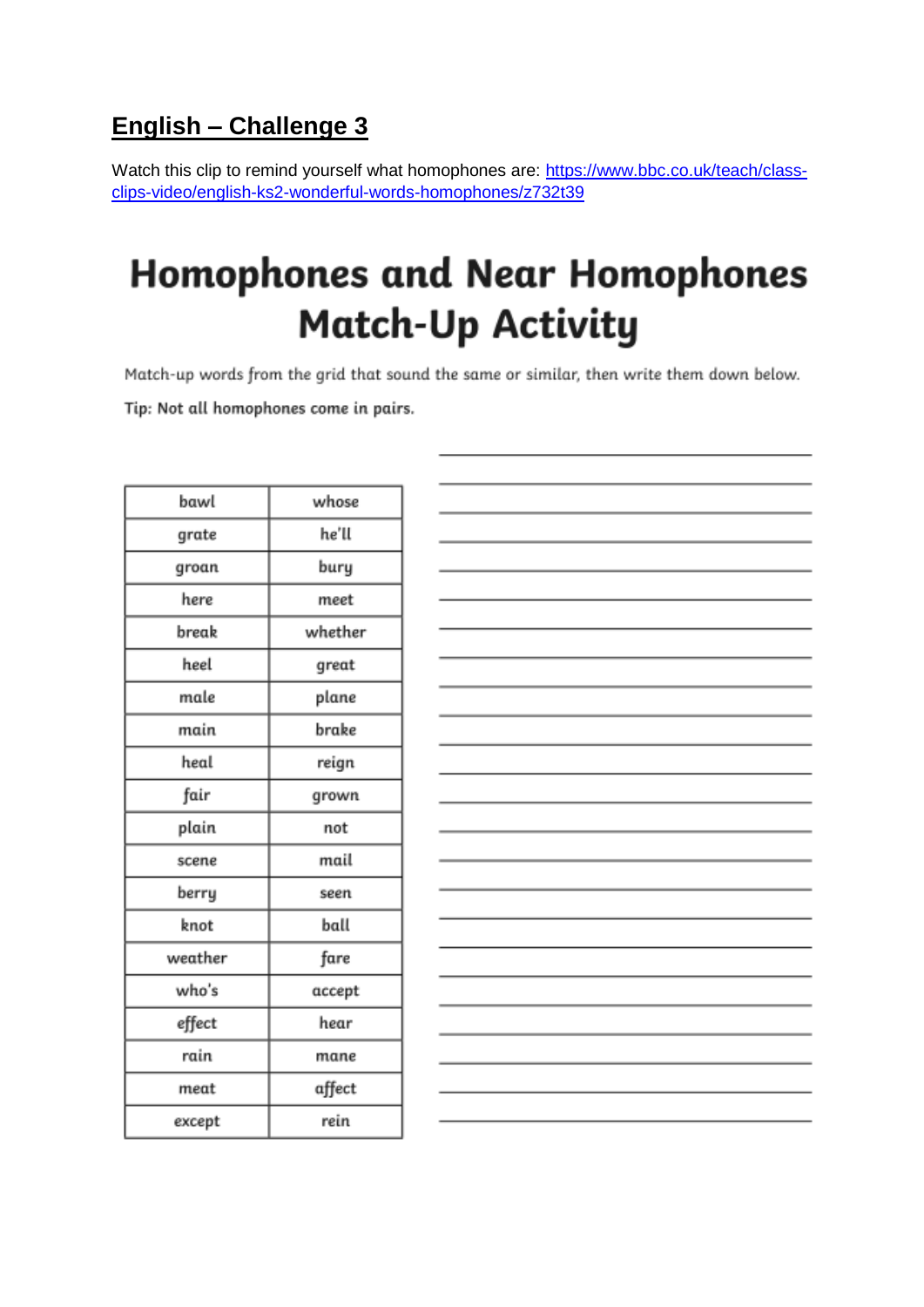## **English - Challenge 3 continued**

# **Homophones and Near Homophones Match-Up Activity**

#### Challenge:

Put 4 of the words into interesting sentences, showing their different meanings.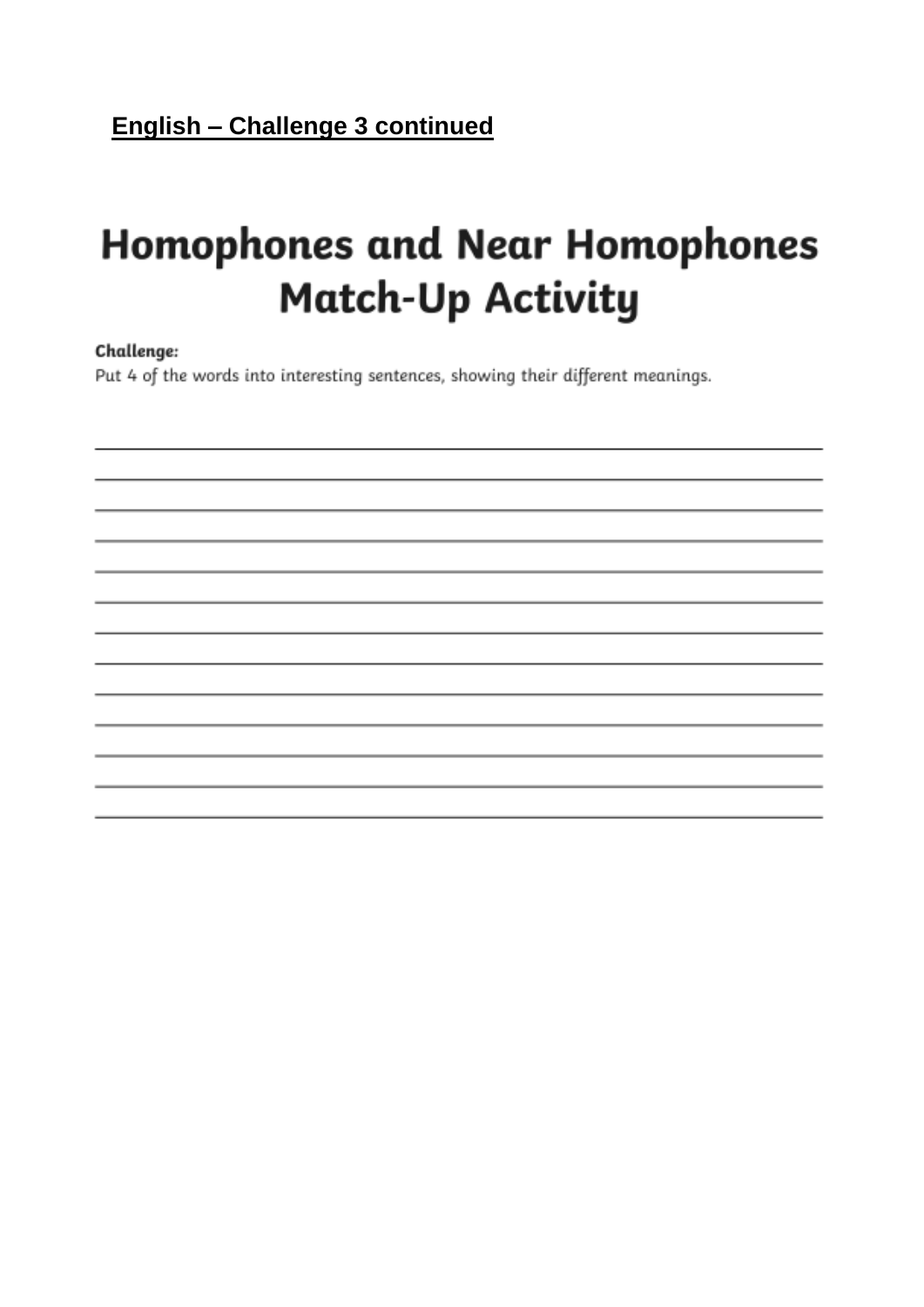## Maths - Challenge 1

Partition your number into hundreds, tens and ones and set your calculation out in the grids below. You may want to draw your hundreds squares, ten sticks and ones to help you. The first example has been done for you.

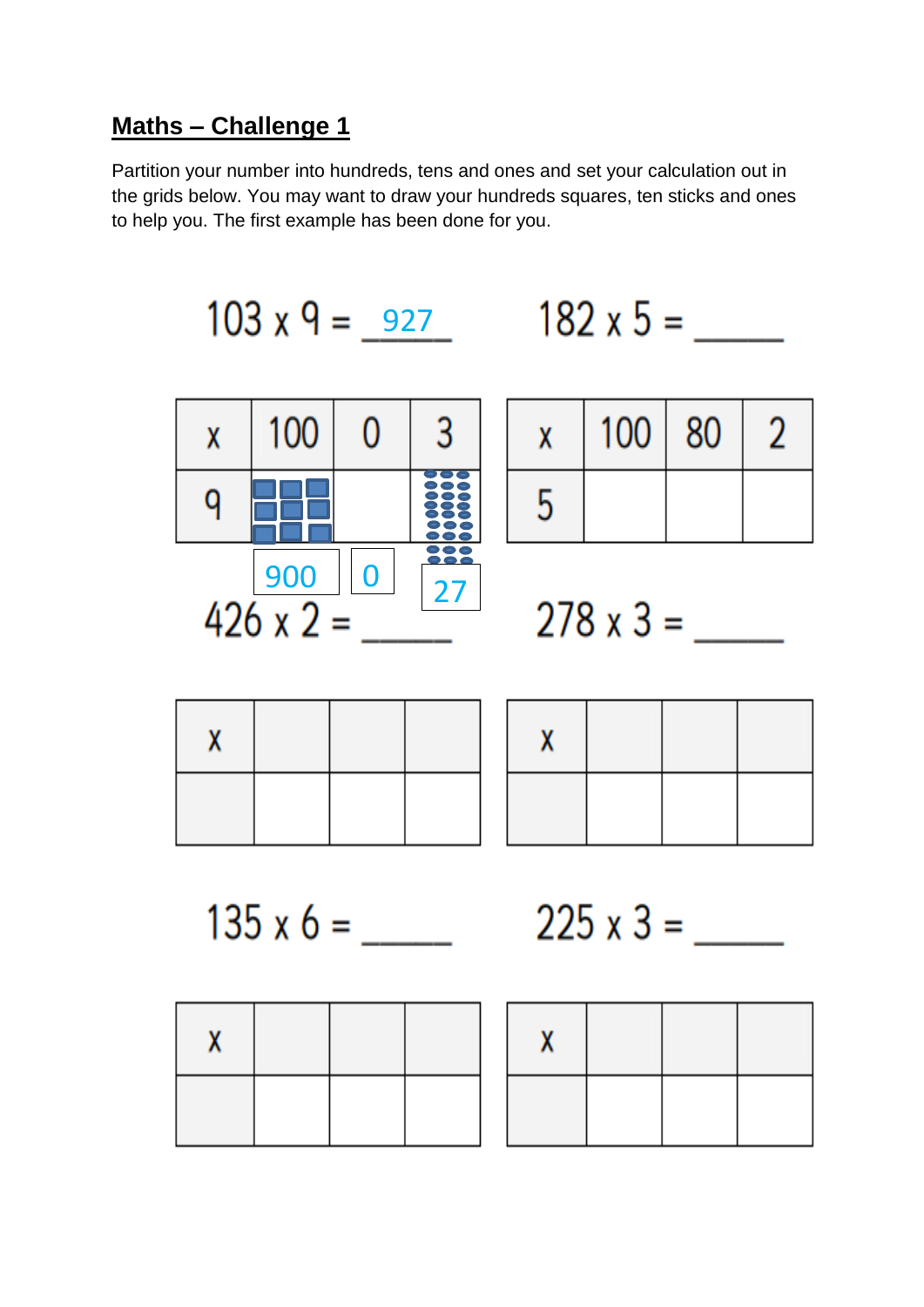## **Maths – Challenge 2**

Use the column method to solve these multiplication problems. Watch this clip to remind you if you're not sure. [https://www.khanacademy.org/math/arithmetic/arith-review](https://www.khanacademy.org/math/arithmetic/arith-review-multiply-divide/arith-review-multi-digit-mult/v/3-digit-times-1-digit-example)[multiply-divide/arith-review-multi-digit-mult/v/3-digit-times-1-digit-example](https://www.khanacademy.org/math/arithmetic/arith-review-multiply-divide/arith-review-multi-digit-mult/v/3-digit-times-1-digit-example)

| 1.  | 2.     | 3.     | 4.  |
|-----|--------|--------|-----|
| 493 | 332    | 205    | 137 |
| 2   | 3      | ×      | 8   |
| ×   | ×      |        | ×   |
|     |        |        |     |
| 5.  | 6.     | 28     | 8.  |
| 941 | 437    | 7.     | 695 |
| ×   | 5<br>× | 6<br>× | ×   |
|     |        |        |     |

## **Task 2**

Use the column method to solve the following multiplication problems:

1)234  $X$  4 = 2) 165  $X$  5 = 3) 632  $X$  7 =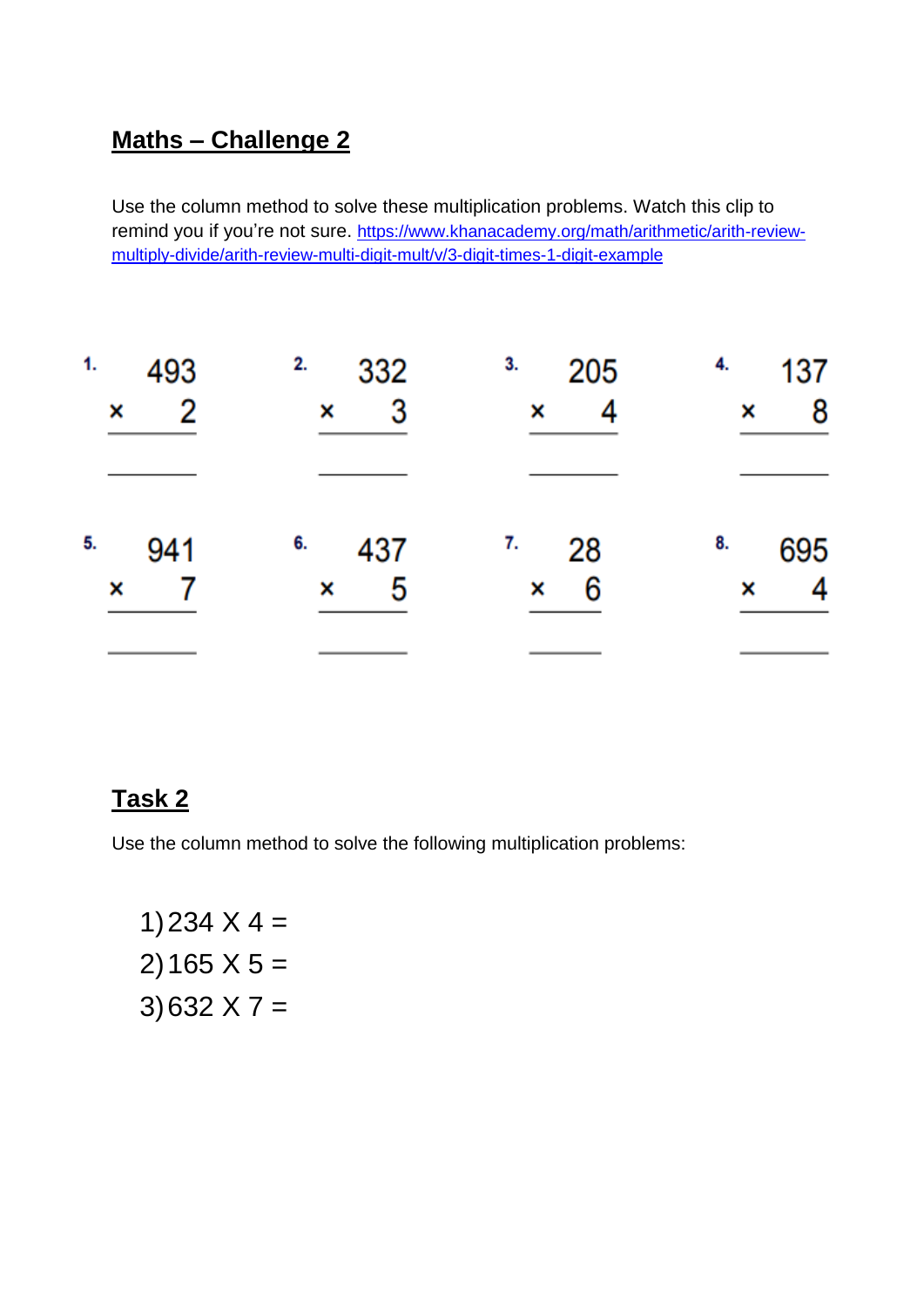## **Maths – Challenge 3**

Use the column method to solve these multiplication problems. Watch this clip to remind you if you're not sure. [https://www.khanacademy.org/math/arithmetic/arith-review](https://www.khanacademy.org/math/arithmetic/arith-review-multiply-divide/arith-review-multi-digit-mult/v/3-digit-times-1-digit-example)[multiply-divide/arith-review-multi-digit-mult/v/3-digit-times-1-digit-example](https://www.khanacademy.org/math/arithmetic/arith-review-multiply-divide/arith-review-multi-digit-mult/v/3-digit-times-1-digit-example)

| 1.<br>892<br>5<br>× | 2.<br>153<br>× | 3.<br>988<br>5<br>× | 4.<br>152<br>6<br>x |
|---------------------|----------------|---------------------|---------------------|
|                     |                |                     |                     |
| 5.<br>614           | 6.<br>84       | 7.<br>50            | 8.<br>431           |
| 8<br>X              | ×              | 6<br>×              | $\mathbf{3}$<br>×   |
|                     |                |                     |                     |

**Task 2**

| $1.$ 8,774 $2.$ 6,608 $3.$ 3,828 $4.$ 8,468 |              |              |              |  |
|---------------------------------------------|--------------|--------------|--------------|--|
| h                                           | $\mathbf{x}$ | $\mathbf{x}$ | $\mathsf{x}$ |  |
|                                             |              |              |              |  |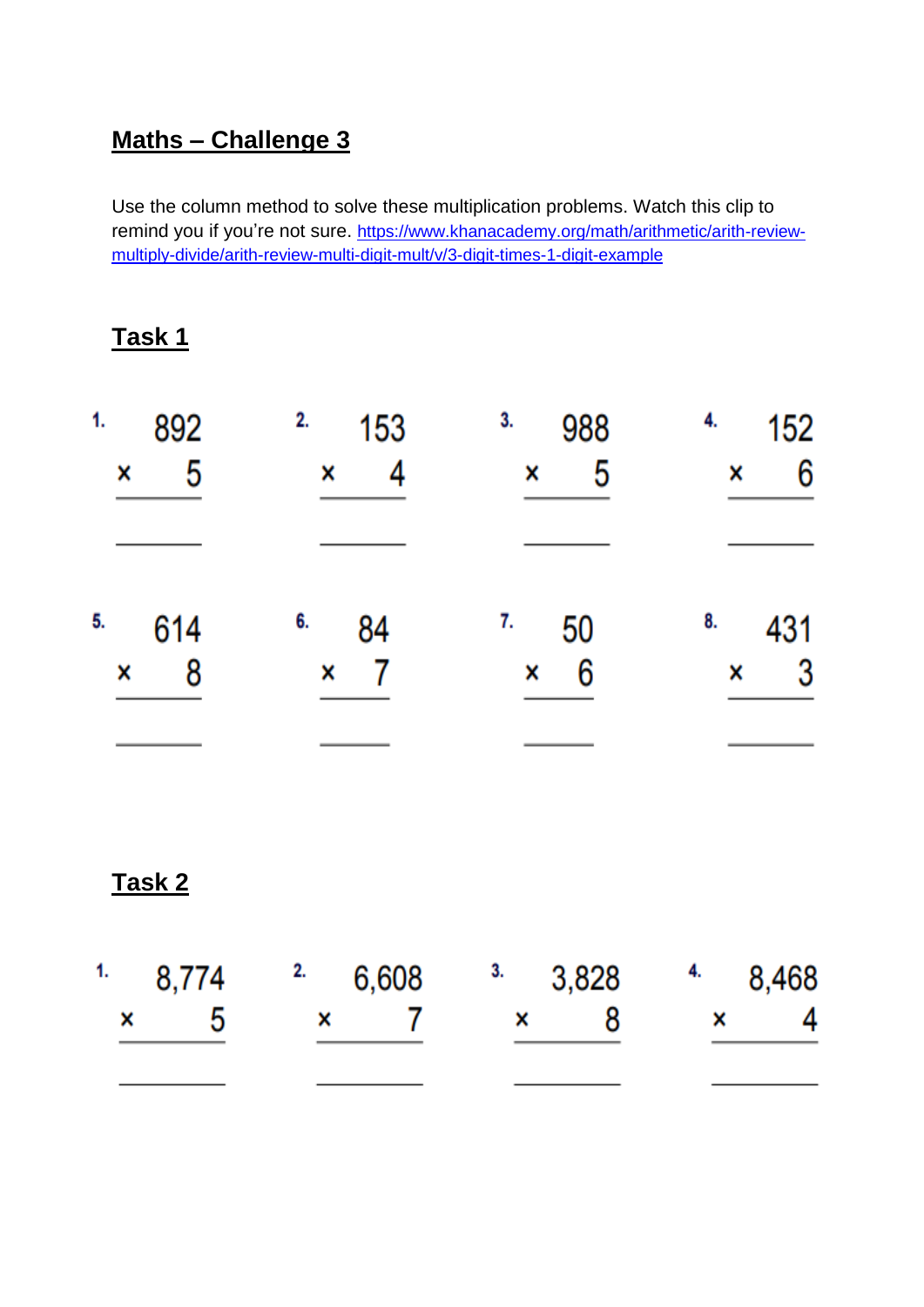### **Reading – all challenges**

#### **Child's Song in Spring**

The silver birch is a dainty lady, She wears a satin gown; The elm tree makes the old churchyard shady, She will not live in town.

The English oak is a sturdy fellow, He gets his green coat late; The willow is smart in a suit of yellow, While brown the beech trees wait.

Such a gay green gown God gives the larches – As green as He is good! The hazels hold up their arms for arches, When Spring rides through the wood.

The chestnut's proud and the lilac's pretty, The poplar's gentle and tall, But the plane tree's kind to the poor dull city – I love him best of all!

by E. Nesbit